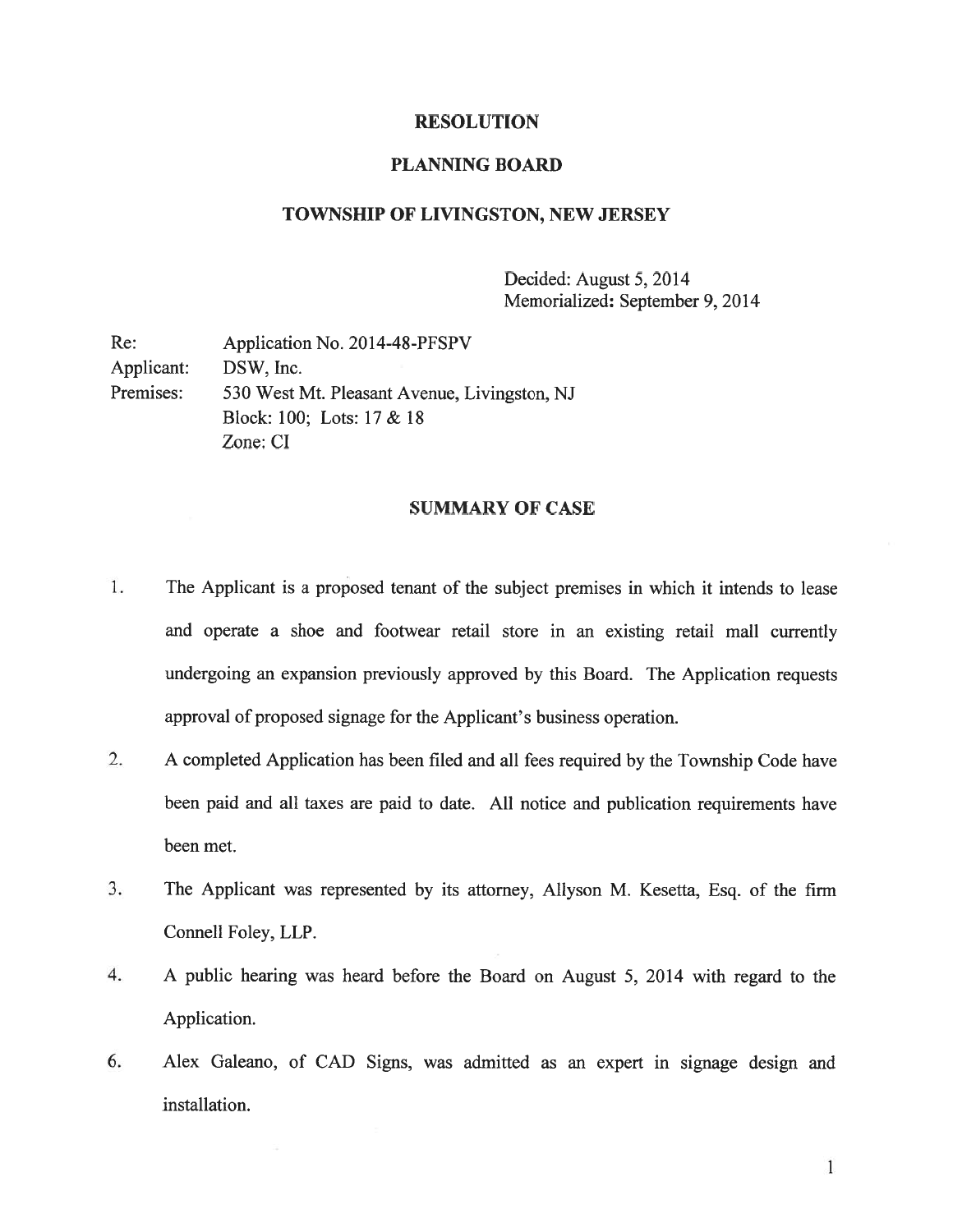- 7. The Applicant submitted <sup>a</sup> sign package prepared by Sign Innovation of Harmony, Pennsylvania, dated May 12, 2014, that sets forth the proposed signage for which the Applicant requested approval.
- 8. No Members of the public had questions for the witness or appeared to testify either for or against the Application.

# FINDINGS OF FACT

- 1. The Applicant proposes the following:
	- A: Three wall signs to be erected at the subject property as follows:
	- a): A sign over the store entrance facing the rear parking lot and measuring 6 feet 10.7 inches in height by 24 feet 10.75 inches in width, for <sup>a</sup> total of 172 square feet, which exceeds the dimensional limits in the Township Code;
	- b) A corner sign on the building tower side facing Daven Avenue and measuring 16 feet 8.5 inches wide by 4 feet 7.25 inches high, for <sup>a</sup> total of 77 square feet;
	- c) A sign on the screen wall facing West Mt. Pleasant Avenue and measuring 16 feet 8.5 inches in width by 4 feet 7.25 inches in height, for <sup>a</sup> total of 77 square feet.
	- B: Of the storefront windows, one would have 100% frosted vinyl covering that would include <sup>a</sup> DSW logo, whereas Township Code Section 170-92.F.(1)(e) requires that all such windows be of transparent glass with signage not exceeding 25%, resulting in <sup>a</sup> window sign variance of 100%.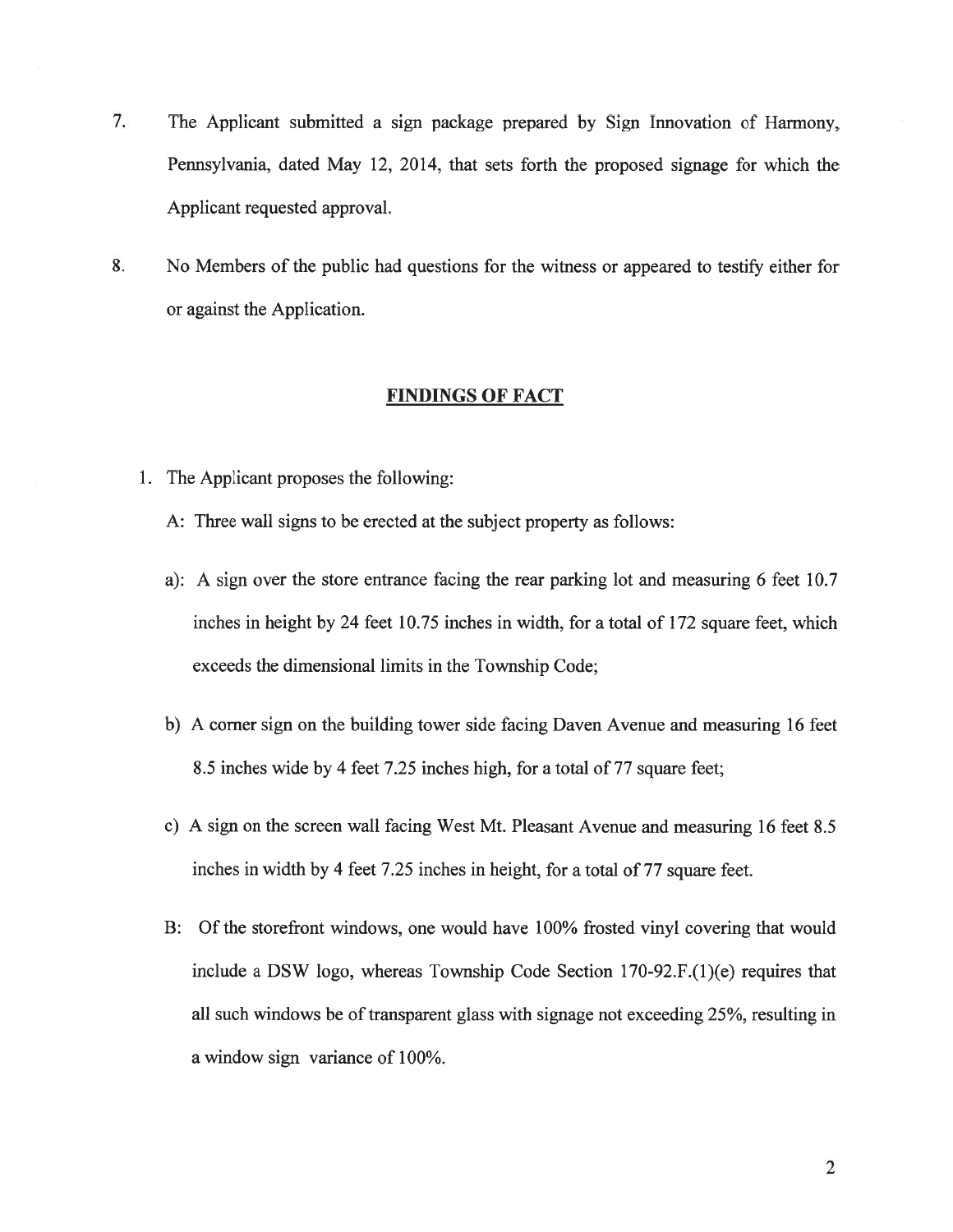- C: The aggregate percentage of screen wall cover with the addition of the Applicant's proposed sign would exceed the limit of 5% established by Township Code Section 170-90.L. $(1)(g)$ , resulting in a total coverage of 12.48%, so that a variance of 7.48% is requested.
- D. The proposed sign above the main entrance to the store that faces the rear parking area exceeds the dimensional limits of Township Code Section 170-90.L.(2) in width, height and total square footage, so that variance is requested of 4 feet 10.75 inches in length, 1 foot 10.75 inches in height, and 72 square feet in total area.
- E: Township Code Section 170-90.L. $(2)(i)$  requires uniformity of size, design and color of all signage on <sup>a</sup> wall when there is more than one establishment in the building. A variance is requested in that the various signs existing and proposed for the screen wall and the building façade with the store entrance represen<sup>t</sup> different national retail merchants who each have their own independent signage design, coloring and appearance.

2. The signage exper<sup>t</sup> testifying for the Applicant indicated that the propose<sup>d</sup> wall sign variances are necessary to comply with the requirements of the existing corporate sign identification, and with respec<sup>t</sup> to the size and location on the screen wall and corner tower were necessary to provide adequate visibility to customers arriving at the Site which consists of two separate buildings with neither having storefronts facing West Mt. Pleasant Avenue. The variances would therefore promote public safety and would not be detrimental to the Zone Plan or Zoning Ordinance and the benefits would outweigh any detriment. The signage at the store entrance would not be visible from the highway and is not inconsistent with similar signage on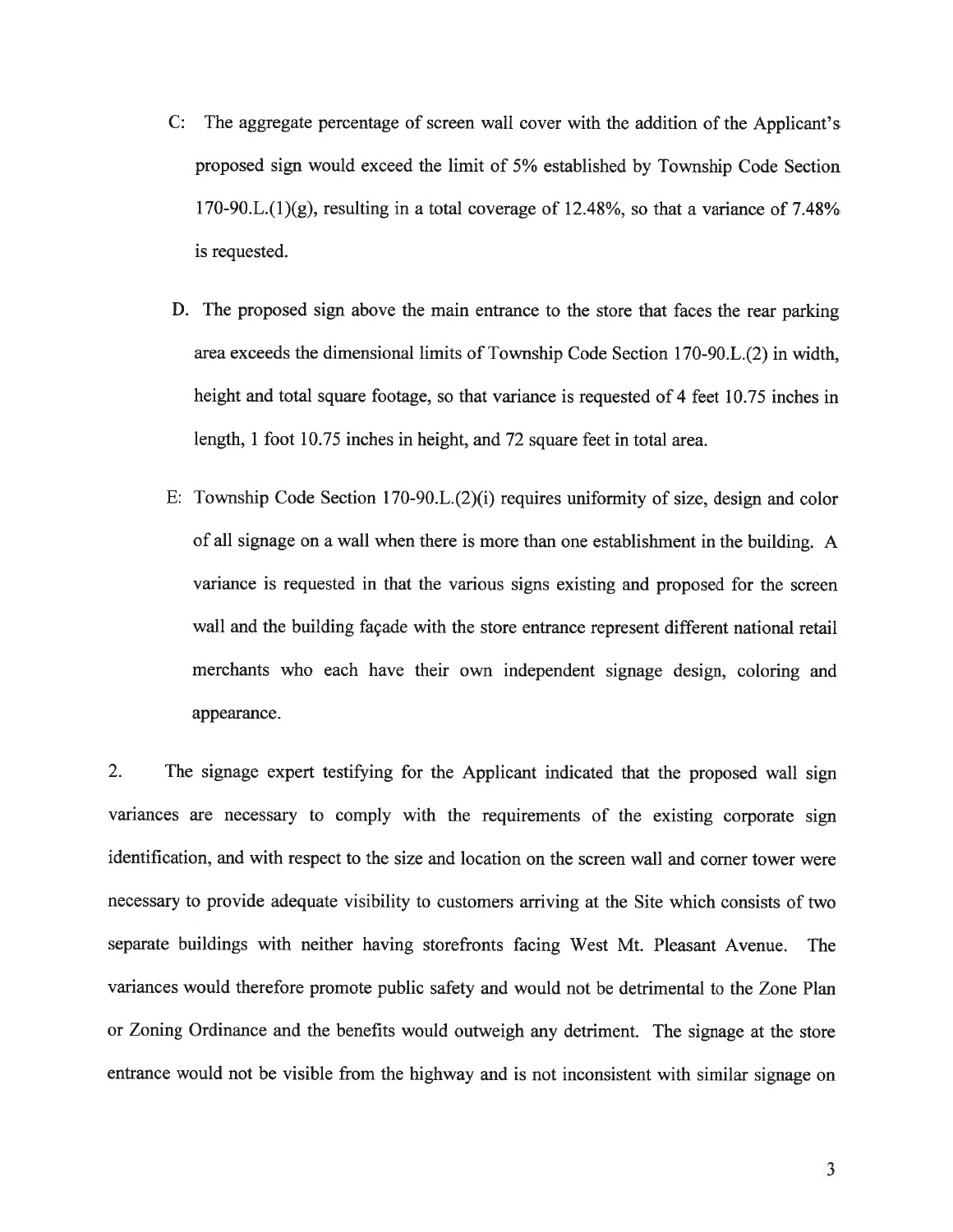the property, while the signage facing West Mt. Pleasant Avenue is consistent with signage elsewhere on that street. He also testified that the 100% vinyl screening of <sup>a</sup> single window is necessary because there will be an interior wall behind the window.

#### CONCLUSIONS OF THE BOARD

1. The Board finds that the variances requested should be granted for the reasons set forth on the record by the Applicant and are consistent with prior findings of the Board. The Board determines that the variances will not create any substantial or significant detriment to the public good and will not have <sup>a</sup> negative impact on the Zone Plan or Zoning Ordinance, will promote the reopening and viability of <sup>a</sup> stagnant large shopping center, will have improved esthetic effects, and will serve to promote proper traffic safety. The variances are therefore justified pursuant to the provisions of N.J.S.  $40:55D-70.c.(2)$ .

2. The Board hereby grants the Application as amended during the course of the hearing to approve the proposed signage in accordance with the provisions as set forth herein as to size, dimension and location of said signage.

3. The Board approves the variances requested by the Applicant for the reasons set forth herein and consistent with the findings herein as follows:

A. The Board approves the proposed sign over the store entrance facing the rear parking lot and measuring <sup>6</sup> feet 10.7 inches in height by <sup>24</sup> feet 10.75 inches in width, for <sup>a</sup> total of 172 square feet, by granting <sup>a</sup> variance from Code Section 170- 90.L.(2) of ift. 10.7 inches in height, <sup>4</sup> ft. 10.7 inches in width, and <sup>72</sup> sq. ft. in total area.

4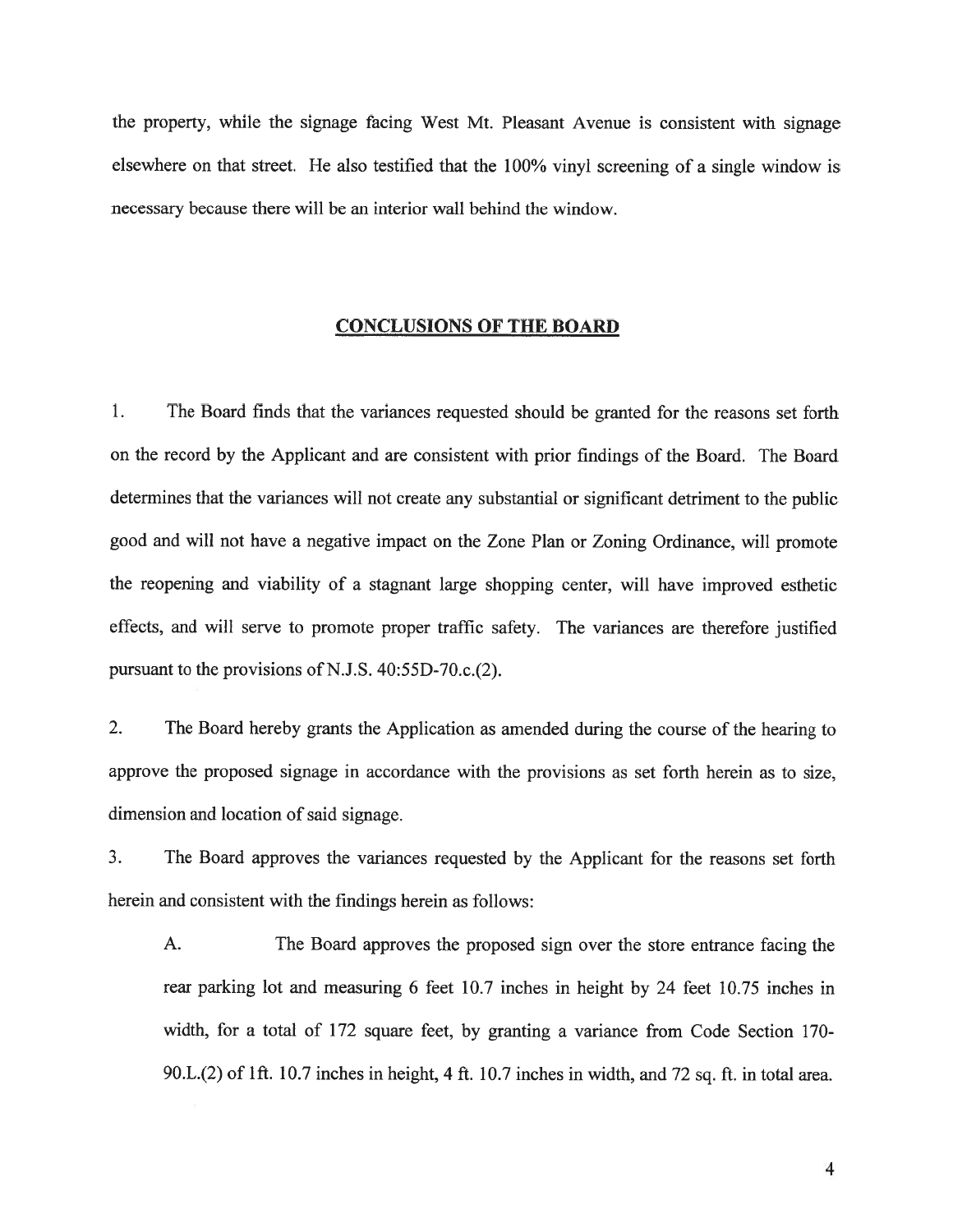B. A variance is approved from the requirements of Township Code Section  $170-90.L.(2)$ (i) to permit the proposed screen wall sign to differ in design, color, size and appearance from the other existing screen wall signage.

C. A variance is approved from the provisions Township Code Section 170-  $90.L.(1)(g)$  limiting total wall coverage to 5%, permitting the total screen wall sign coverage for all establishments to be <sup>a</sup> total coverage of 12.48%, so that <sup>a</sup> variance of 7.48% is granted.

D. The 100% frosted vinyl covering of one window of the storefront containing <sup>a</sup> DSW logo consists of <sup>a</sup> sign on 100% of the window's area, whereas Township Code Section 170-92.F.(l)(e) requires that <sup>a</sup> window sign not exceed 25% of the <sup>g</sup>lazing; so that <sup>a</sup> variance of 100% for the single window is granted.

4. The Board finds that the corner sign of the Applicant to be installed on the tower face toward Daven Avenue is the only sign to be permitted at said location and does not establish any right of or obligation on behalf of any future applicant to erect <sup>a</sup> sign on that tower face.

5. The Board continues in full force and effect the provisions and conditions of all prior Resolutions adopted in connection with this property, excep<sup>t</sup> as specifically modified herein, including but not limited to the Resolutions memorialized by this Board on May 3, 2011, November 3, 2013 and January 7, 2014.

6. Any temporary signs shall comply with the provisions of the Township Code, and shall be removed no later than the installation of the permanen<sup>t</sup> signs.

7. The Board retains jurisdiction as to any future signage proposed by the Applicant or the property owner, or their respective successors or assigns, on the subject premises.

5